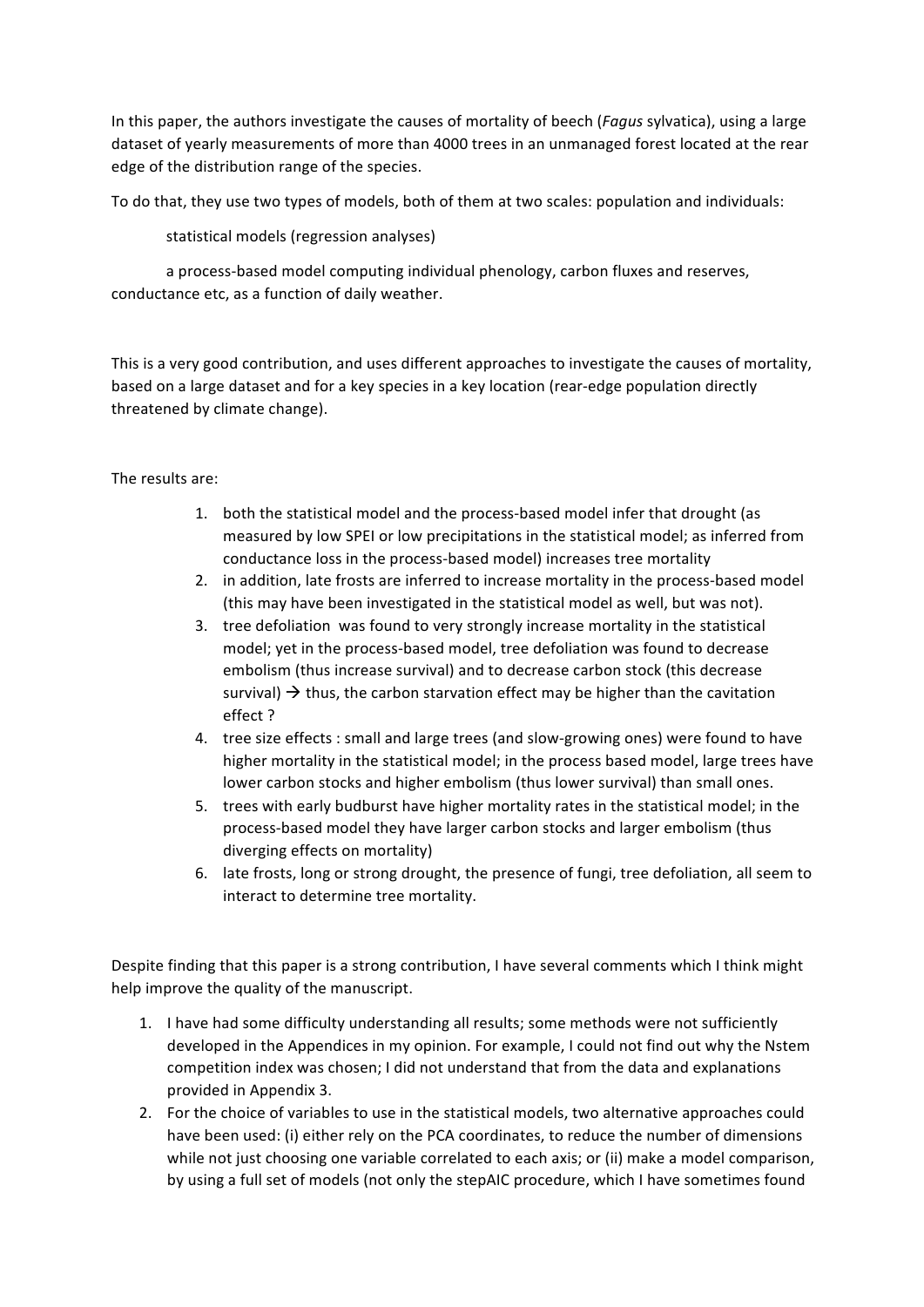to identify really suboptimal models, as compared to testing all possible models); eg using R packages MuMIn or glmulti. The added value would be that all possible models could be tested (or an intelligent subset of these models). Also, I would have found it useful to use climatic variables more related to those used in the process-based model (or at least, to present the results of the process-based model  $-$  e.g. the number of days with late frost.

3. Also, in my opinion, it is rather difficult to compare the results of both types of models. I think that a table looking like the one below would really help understand (well, I am not sure the data in the table is fully accurate, but I needed to make it to understand the results).

|                      | <b>Statistical models</b>                | Process-based model                        |
|----------------------|------------------------------------------|--------------------------------------------|
| SPEI (high=weaker    | High SPEI $\rightarrow$ lower mortality  |                                            |
| drought)             |                                          |                                            |
| Precip (driest       | High precip in driest month              |                                            |
| month)               | (no drought) $\rightarrow$ lower         |                                            |
|                      | mortality                                |                                            |
| SPEI * Precip driest | Very strong effect on                    |                                            |
| moth                 | survival but I could not                 |                                            |
|                      | understand the direction                 |                                            |
| %loss in             |                                          | Positively correlated with                 |
| conductance          |                                          | mortality                                  |
| Carbon stock         |                                          | Negatively correlated with                 |
|                      |                                          | mortality                                  |
| Number of days of    | Not tested                               | Positively correlated with                 |
| late frost           |                                          | mortality                                  |
| Defoliation          | Strongly increases mortality,            | Decreases carbon stock and                 |
|                      | especially for small trees               | %loss in conductance (thus                 |
|                      |                                          | diverging effects on survival)             |
| Diameter             | Small and large trees have               | Large trees have lower C stock             |
|                      | higher mortality                         | and higher embolism (reduced               |
|                      |                                          | survival)                                  |
| MBAI (growth)        | Fast-growing trees die less              | Not tested                                 |
|                      | (especially the large ones)              |                                            |
| <b>Budburst date</b> | Earlier leaf onset $\rightarrow$ reduced | Earlier leaf onset $\rightarrow$ increased |
|                      | survival                                 | carbon stock and embolism $\rightarrow$    |
|                      |                                          | contrasting effects on survival            |
| Number of stems      | Decreased survival                       | Not tested                                 |
| (competition)        |                                          |                                            |
| Presence of fungi    | Decreased survival                       | Not tested                                 |

## **Minor comments**

- The introduction section is very clear.
- I did not understand the equation on lines 193-194 ; I think it should read  $MBAI_i =$  $\pi\bigl(DBH2012^2_i-DBH^2_i\bigr)/(4N_{yearsAlive,i}).$
- There are many abbreviations, probably a table mentioning all of them would be useful.
- Table 1: I did not understand why the max value for Compet Intra+ was inferior to the max value for Compet intra. Also the usit for MBAI should be cm<sup>2</sup>.year $^{\text{-1}}$  (not cm $^{\text{-2}}$ .year $^{\text{-1}}$ ).
- Lines 242-244; some more explanation on SPEI would be useful (do high values of SPEI indicate a wet year/period?)